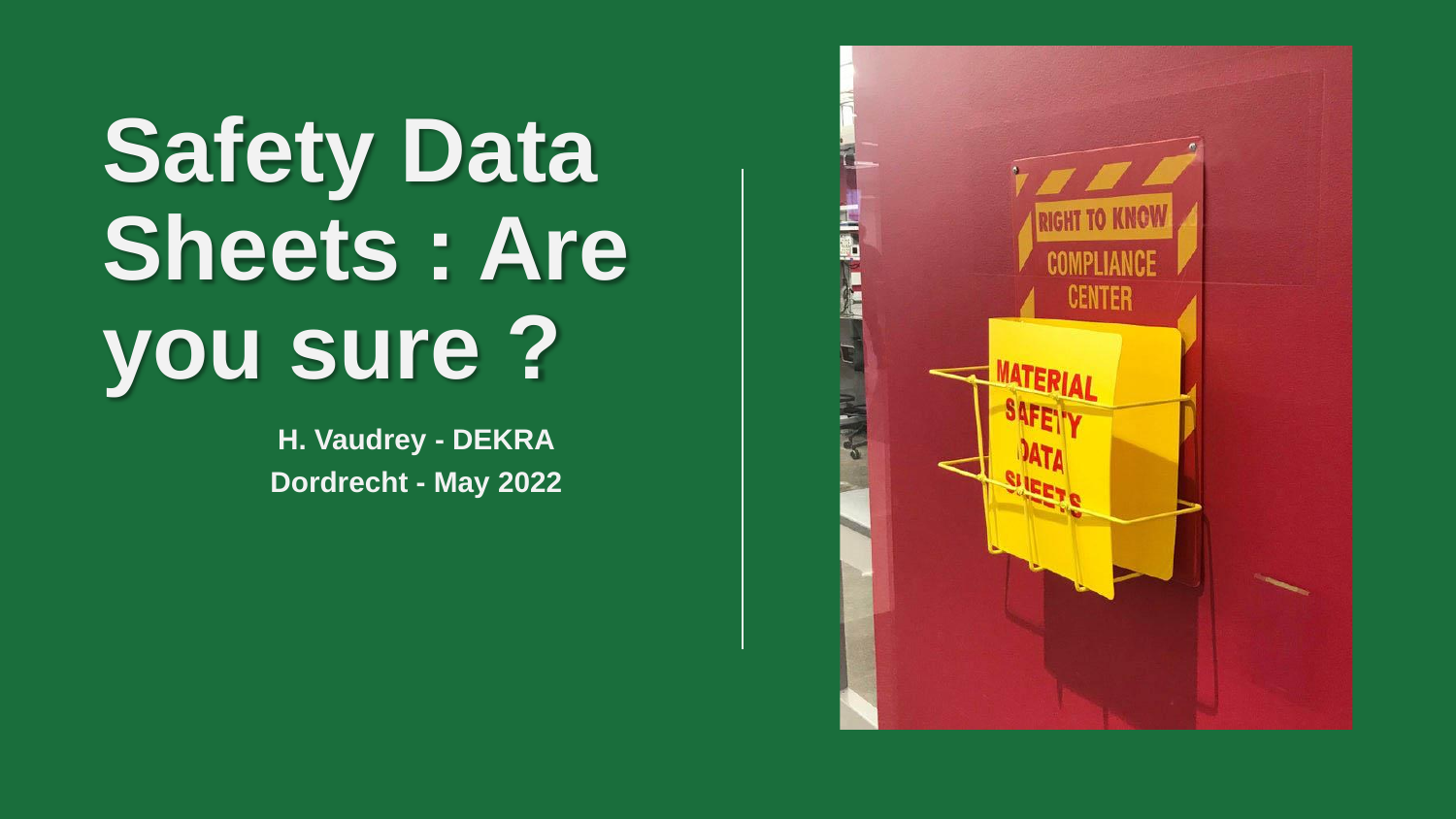# **Introduction & Goals**

Safety Data Sheets (SDS) are the **passport** of a chemical substance

- Whether it is a raw material, an intermediate or a finished product.
- **EXAPPLEES FORE INSTELLE THE CONCEPT ADDITE:** Applies for instance to solvents, cleaning agents, aerosols, lubricants, powders, …

**Goals of this talk :** 

- Draw your attention to some **classical issues with SDS authoring, usage and management**
- Highlight the importance of **using them with care** & your responsibility to provide them right (compliant)





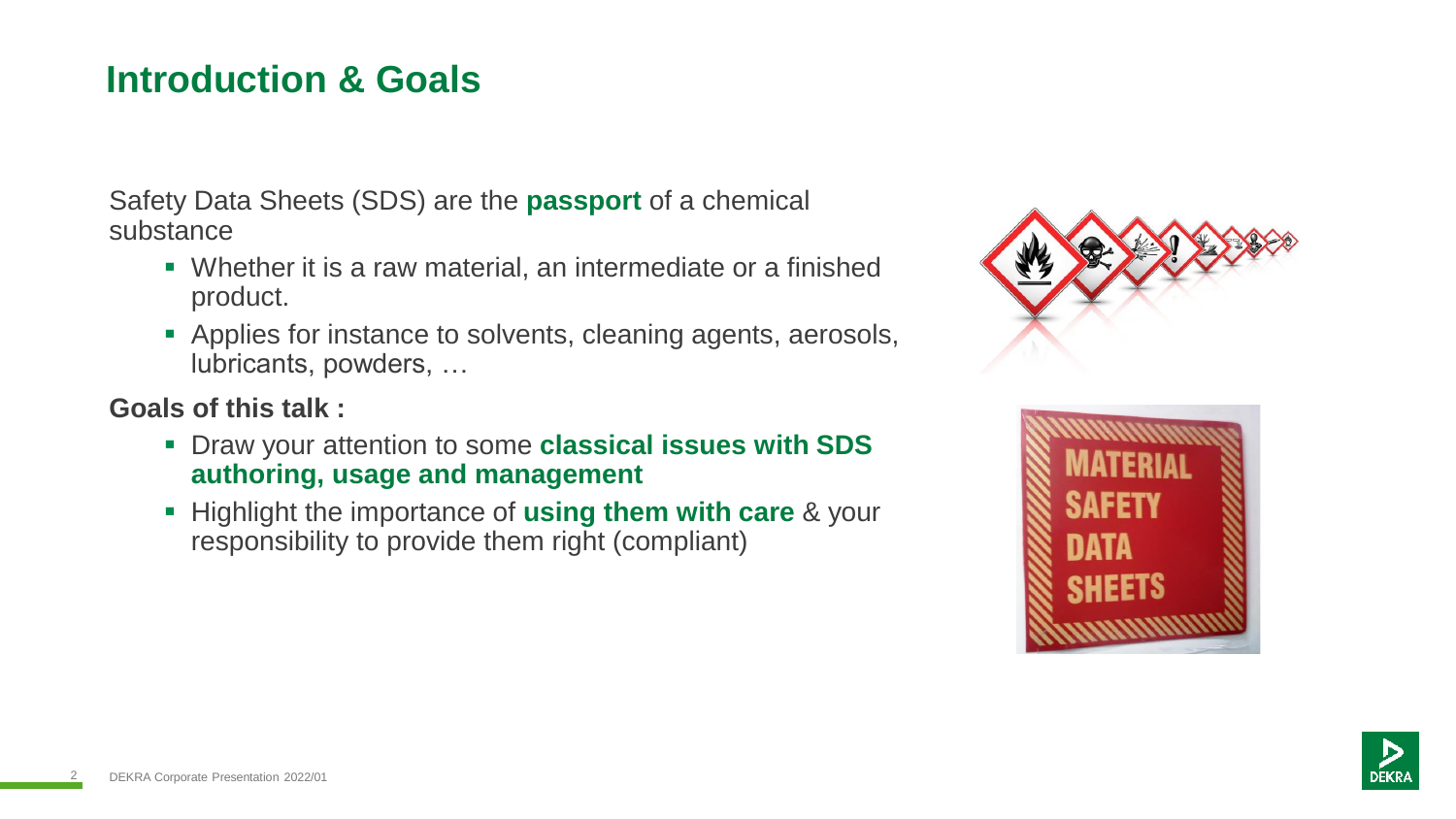# **SDS Legislation**

- Pieces of such legislation are pretty old but really levelled off in the 50s
- More recently Europe has 'shown the way' with the introduction of the **REACH regulation** («Registration, Evaluation, Authorisation and Restriction of Chemicals») in 2007.
- Despite all these frameworks which have led to very significant improvements over the past 20 years – **the reality on the ground in SDS remains worrying.**
- In a study completed by the European Chemical Agency in 2019 it was found that: "**44% of hazardous mixtures were not compliant with classification and labelling obligations**" [1]

| 1308971 - Epsom Salt with baking Soda and Peppermint                                                                         |                                                                                                                                                                                                                                                                                                                                  |                                                                                                                                                                                         | Revision Date 22-Jan-2016             |  |
|------------------------------------------------------------------------------------------------------------------------------|----------------------------------------------------------------------------------------------------------------------------------------------------------------------------------------------------------------------------------------------------------------------------------------------------------------------------------|-----------------------------------------------------------------------------------------------------------------------------------------------------------------------------------------|---------------------------------------|--|
|                                                                                                                              | 7. HANDLING AND STORAGE                                                                                                                                                                                                                                                                                                          |                                                                                                                                                                                         |                                       |  |
| Precautions for safe handling                                                                                                |                                                                                                                                                                                                                                                                                                                                  |                                                                                                                                                                                         |                                       |  |
| Handling                                                                                                                     | Handle in accordance with good industrial hygiene and safety practice.                                                                                                                                                                                                                                                           |                                                                                                                                                                                         |                                       |  |
| Conditions for safe storage, including any incompatibilities                                                                 |                                                                                                                                                                                                                                                                                                                                  |                                                                                                                                                                                         |                                       |  |
| Storage                                                                                                                      |                                                                                                                                                                                                                                                                                                                                  | Keep containers tightly closed in a dry, cool and well-ventilated place. Keep out of the reach<br>of children. Protect from moisture. Store locked up. Store away from other materials. |                                       |  |
| <b>Incompatible Products</b>                                                                                                 | None known based on information supplied.                                                                                                                                                                                                                                                                                        |                                                                                                                                                                                         |                                       |  |
|                                                                                                                              | 8. EXPOSURE CONTROLS/PERSONAL PROTECTION                                                                                                                                                                                                                                                                                         |                                                                                                                                                                                         |                                       |  |
| <b>Control parameters</b>                                                                                                    |                                                                                                                                                                                                                                                                                                                                  |                                                                                                                                                                                         |                                       |  |
| <b>Exposure Guidelines</b>                                                                                                   | This product, as supplied, does not contain any hazardous materials with occupational<br>exposure limits established by the region specific regulatory bodies                                                                                                                                                                    |                                                                                                                                                                                         |                                       |  |
| Appropriate engineering controls                                                                                             |                                                                                                                                                                                                                                                                                                                                  |                                                                                                                                                                                         |                                       |  |
| <b>Engineering Measures</b>                                                                                                  | Showers<br>Evewash stations<br>Ventilation systems                                                                                                                                                                                                                                                                               |                                                                                                                                                                                         |                                       |  |
|                                                                                                                              | Individual protection measures, such as personal protective equipment                                                                                                                                                                                                                                                            |                                                                                                                                                                                         |                                       |  |
| Eye/face protection                                                                                                          | No special protective equipment required.                                                                                                                                                                                                                                                                                        |                                                                                                                                                                                         |                                       |  |
| Skin and body protection                                                                                                     | No special protective equipment required.                                                                                                                                                                                                                                                                                        |                                                                                                                                                                                         |                                       |  |
| <b>Respiratory protection</b>                                                                                                | If exposure limits are exceeded or irritation is experienced, NIOSH/MSHA approved<br>respiratory protection should be worn. Positive-pressure supplied air respirators may be<br>required for high airborne contaminant concentrations. Respiratory protection must be<br>provided in accordance with current local regulations. |                                                                                                                                                                                         |                                       |  |
| <b>Hygiene Measures</b>                                                                                                      | Avoid contact with skin, eyes or clothing. Wear suitable gloves and eye/face protection.                                                                                                                                                                                                                                         |                                                                                                                                                                                         |                                       |  |
|                                                                                                                              | 9. PHYSICAL AND CHEMICAL PROPERTIES                                                                                                                                                                                                                                                                                              |                                                                                                                                                                                         |                                       |  |
| <b>Physical and Chemical Properties</b>                                                                                      |                                                                                                                                                                                                                                                                                                                                  |                                                                                                                                                                                         |                                       |  |
| <b>Physical state</b><br>Appearance<br>Color                                                                                 | Crystalline, Solid<br>White<br>No information available                                                                                                                                                                                                                                                                          | Odor<br><b>Odor Threshold</b>                                                                                                                                                           | Mint-like<br>No information available |  |
| Property<br>pH<br>Melting / freezing point<br>Boiling point / boiling range<br><b>Flash Point</b><br><b>Evaporation Rate</b> | Values<br>No data available<br>No data available<br>No data available<br>No data available<br>No data available<br>No data available                                                                                                                                                                                             | <b>Remarks Method</b><br>None known<br>None known<br>None known<br>None known<br>None known                                                                                             |                                       |  |



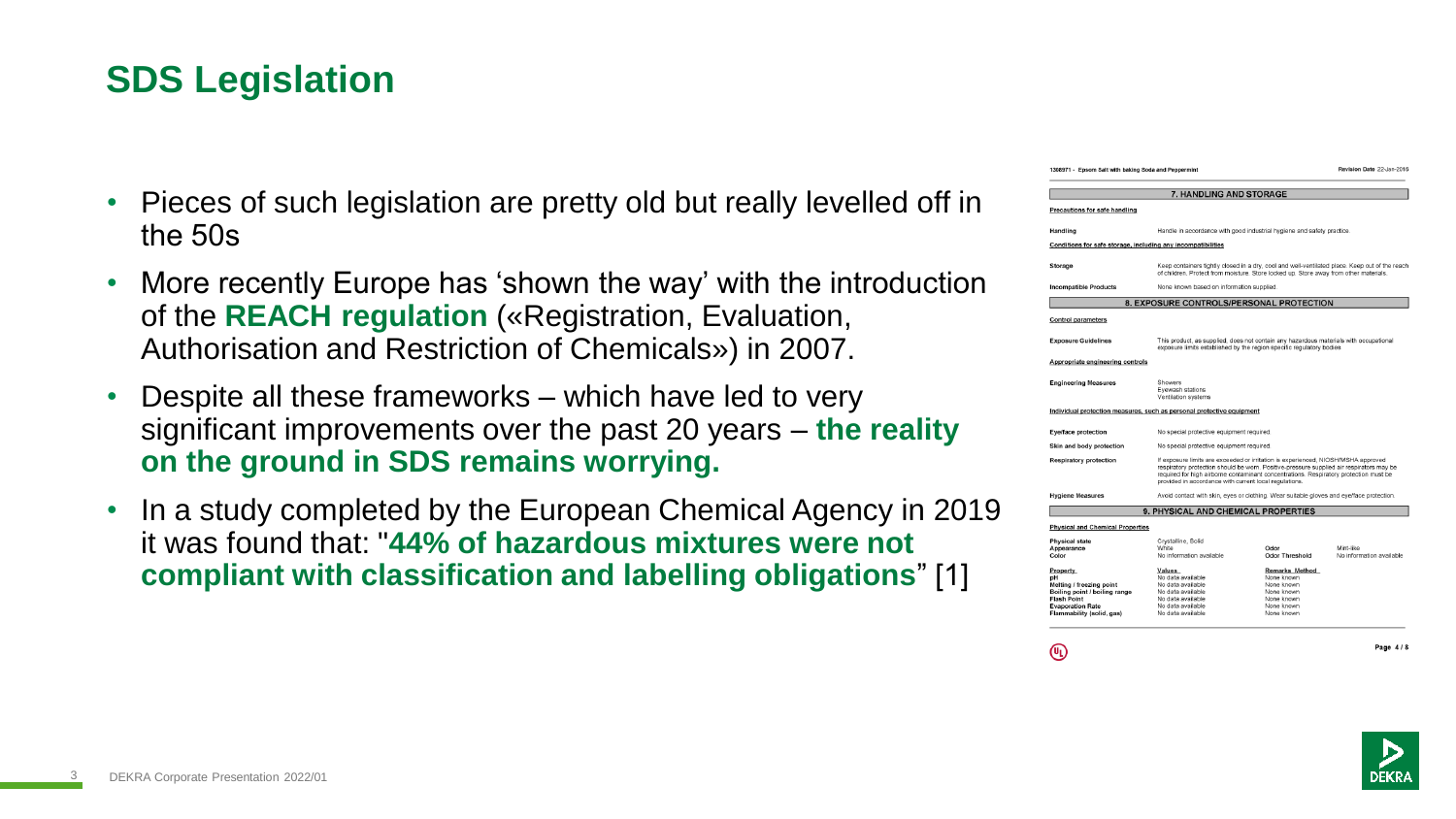# **Example #1 : Warm-up**

### • Find the mistake below :

#### **SECTION 9: Physical and chemical properties**

| 9.1. | Information on basic physical and chemical properties |                   |  |
|------|-------------------------------------------------------|-------------------|--|
|      | Appearance:                                           |                   |  |
|      | <b>Physical state</b>                                 | Liquid            |  |
|      | Colour                                                | light yellow      |  |
|      | Odour                                                 | characteristic    |  |
|      | boiling point in °C at 101,3 kPa                      | 200               |  |
|      | Flash point (°C)                                      | 64                |  |
|      |                                                       | Method DIN 53213  |  |
|      | Water solubility (g/L)                                |                   |  |
|      |                                                       | partially soluble |  |
| lid  | Minimum ignition temperature of a dust<br>cloud:      | 275               |  |
| 9.2. | Other information:                                    |                   |  |
|      | <b>Bulk density</b>                                   |                   |  |
|      | Drop point/drop rangeat °C:                           |                   |  |
|      | No data available                                     |                   |  |
|      |                                                       |                   |  |

#### **Answer :**

#### **A Minimum Ignition Temperature (of a dust**  cloud) is odd for a liquid **!**

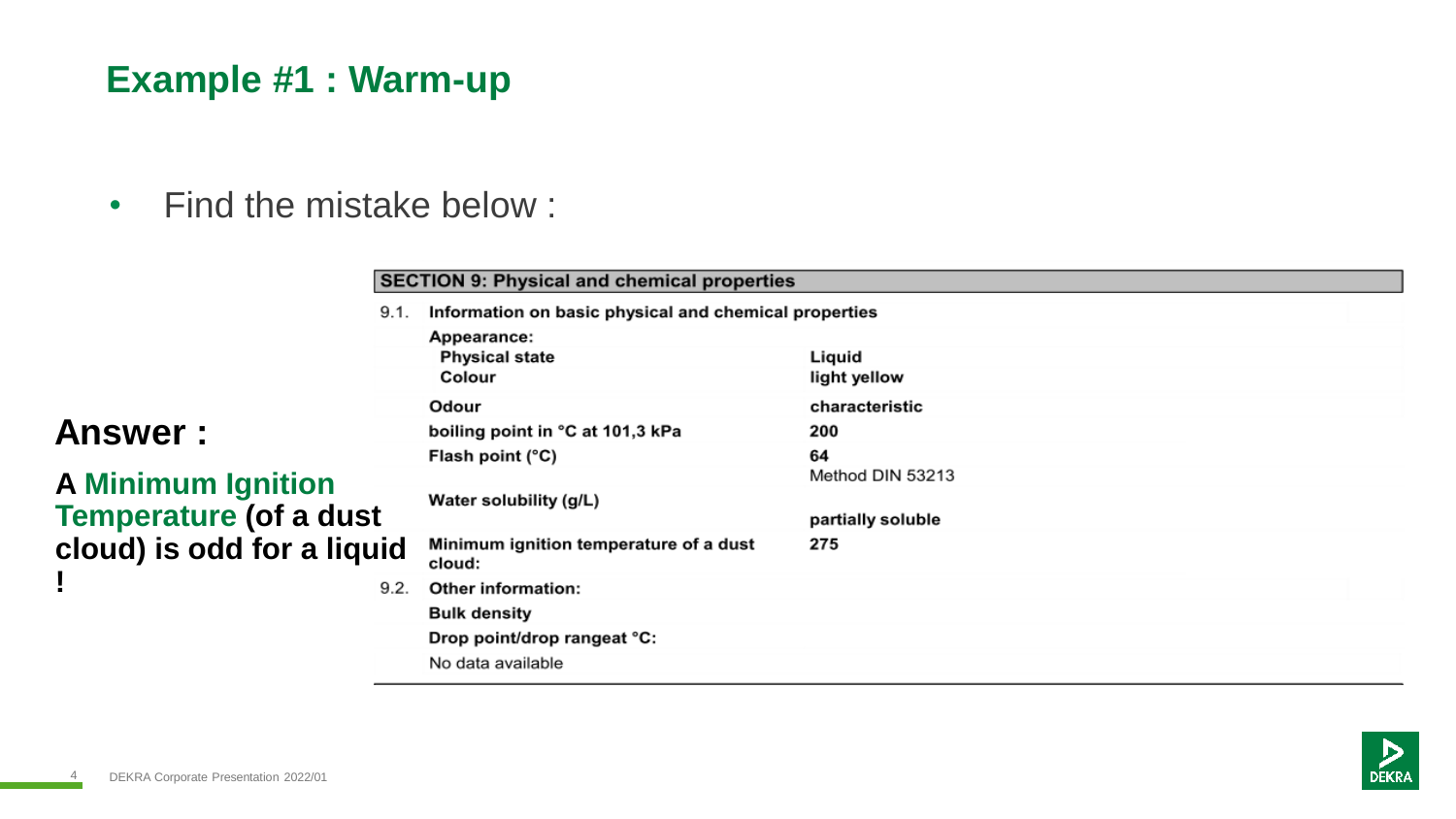### **Example #2 : For the German-speakers**

• **Find the mistake below :**

### **Answer :**

**Bottom part says "This product can explode" while the H204 Fire, splinters, explosives and projectiles hazard phrase says the contrary** 

#### 2.1. Einstufung des Stoffs oder Gemischs

Gefahr durch Feuer (Unterklasse 1.4), H204

Risikogruppe 1.4S, Kategorie: P1 UN-Nummer: 0432. Nicht verpacktes Produkt, siehe Abschnitt 14. Reizt die Augen (Kategorie 2), H319 Schädliche Langzeiteffekte für wasserlebende Organismen (Kategorie Chronisch 3), H412

#### 2.2. Kennzeichnungselemente

Gefahrenpiktogramm



| Sicherheitshinweisen |                                                                                                                                                                                                                                                                                                                                                                     |
|----------------------|---------------------------------------------------------------------------------------------------------------------------------------------------------------------------------------------------------------------------------------------------------------------------------------------------------------------------------------------------------------------|
| P210                 | Von Hitze, heißen Oberflächen, Funken, offenen Flammen und anderen Zündquellen fernhalten.                                                                                                                                                                                                                                                                          |
|                      | Nicht rauchen                                                                                                                                                                                                                                                                                                                                                       |
| P234                 | Nur in Originalverpackung aufbewahren                                                                                                                                                                                                                                                                                                                               |
|                      | Bitte beachten: Die obigen Signalwörter und Gefahrenhinweise wurden auf reduziert<br>die aktuelle maximale Gefährdung, die das Produkt verursachen kann, falls zusätzlich<br>Informationen werden benötigt, bitte kontaktieren Sie uns Dies gilt für die Abschnitte 2.1<br>und $2.2$ .<br>Dieses Produkt kann nicht explodieren oder Projektionsgefahr verursachen. |

H<sub>204</sub>

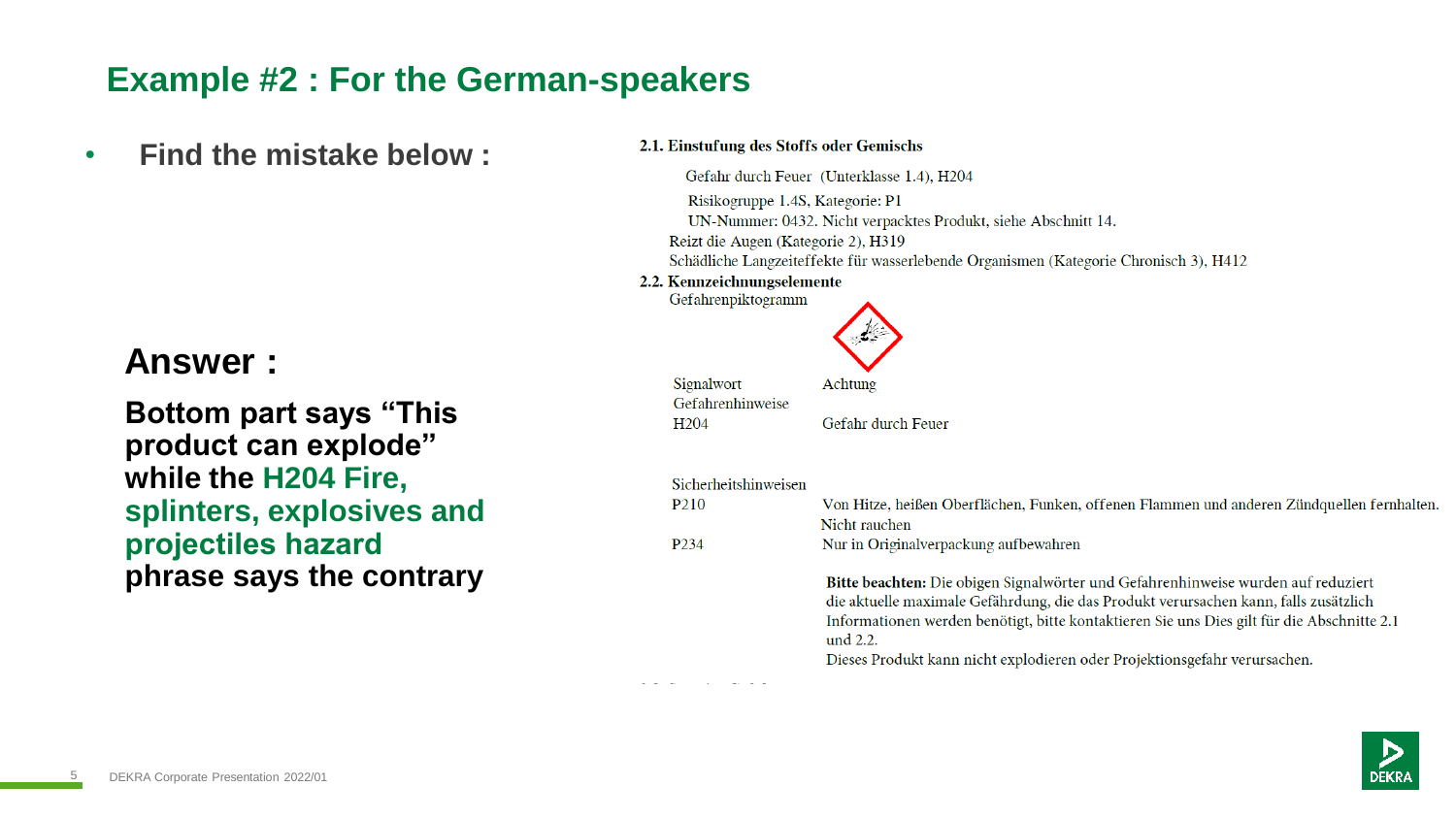### **Example #3 : Multiple SDS, same product**

- The analysis of P. Amyotte reproduced there on 12 SDSs of the same substance - namely polyethylene - is a revealing example: **40% of the sample of SDS's analysed do not contain any mention of the danger of explosion of this powder when dispersed as a cloud**, one mentions it but not in the correct section relating to hazards; none of the SDSs reviewed contain information on polyethylene explosivity data.
- However, these data have obviously been **known for many years** - they are usually measured in specialized laboratories such as those of DEKRA.
- It was an explosion of polyethylene dust, accumulated in the false ceiling and then resuspended, that destroyed completely the **West Pharma plant (USA) in 2003 killing 6 employees**.

#### Table 13.8 Review of Polyethylene MSDSs According to CSB Criteria

| <b>MSDS</b><br>No. | Hazard<br><b>Stated</b><br>Explicitly? | In Hazard<br><b>Information</b><br>Section? | Hazard<br>Warning<br>Repeated? | Dust<br>Explosibility<br>Data? | Reference<br>to NFPA | Warning<br>against<br>Standard? Accumulation? |
|--------------------|----------------------------------------|---------------------------------------------|--------------------------------|--------------------------------|----------------------|-----------------------------------------------|
| 1                  | yes                                    | yes                                         | yes                            | no                             | yes                  | yes                                           |
| $\overline{2}$     | no                                     | no                                          | no                             | no                             | no                   | no                                            |
| 3                  | no                                     | no                                          | no                             | no                             | no                   | no                                            |
| 4                  | yes                                    | yes                                         | yes                            | no                             | no                   | yes                                           |
| 5                  | yes                                    | yes                                         | yes                            | no                             | no                   | yes                                           |
| 6                  | yes                                    | yes                                         | yes                            | no                             | yes                  | yes                                           |
| 7                  | yes                                    | no                                          | no                             | no                             | yes                  | yes                                           |
| 8                  | yes                                    | yes                                         | yes                            | no                             | no                   | yes                                           |
| 9                  | no                                     | no                                          | no                             | no                             | no                   | no                                            |
| 10                 | yes                                    | yes                                         | yes                            | no                             | yes                  | no                                            |
| 11                 | no                                     | no                                          | no                             | no                             | no                   | no                                            |
| 12                 | no                                     | no                                          | no                             | no                             | no                   | no                                            |

Source: P. Amyotte, R. Domaratzki, M. Lindsay, and F. Khan, "The Role of Material Safety Data Sheets in Dust Explosion Prevention and Mitigation," to be presented at 13th International Symposium on Loss Prevention and Safety Promotion in the Process Industries (Brugge, Belgium, 2010).

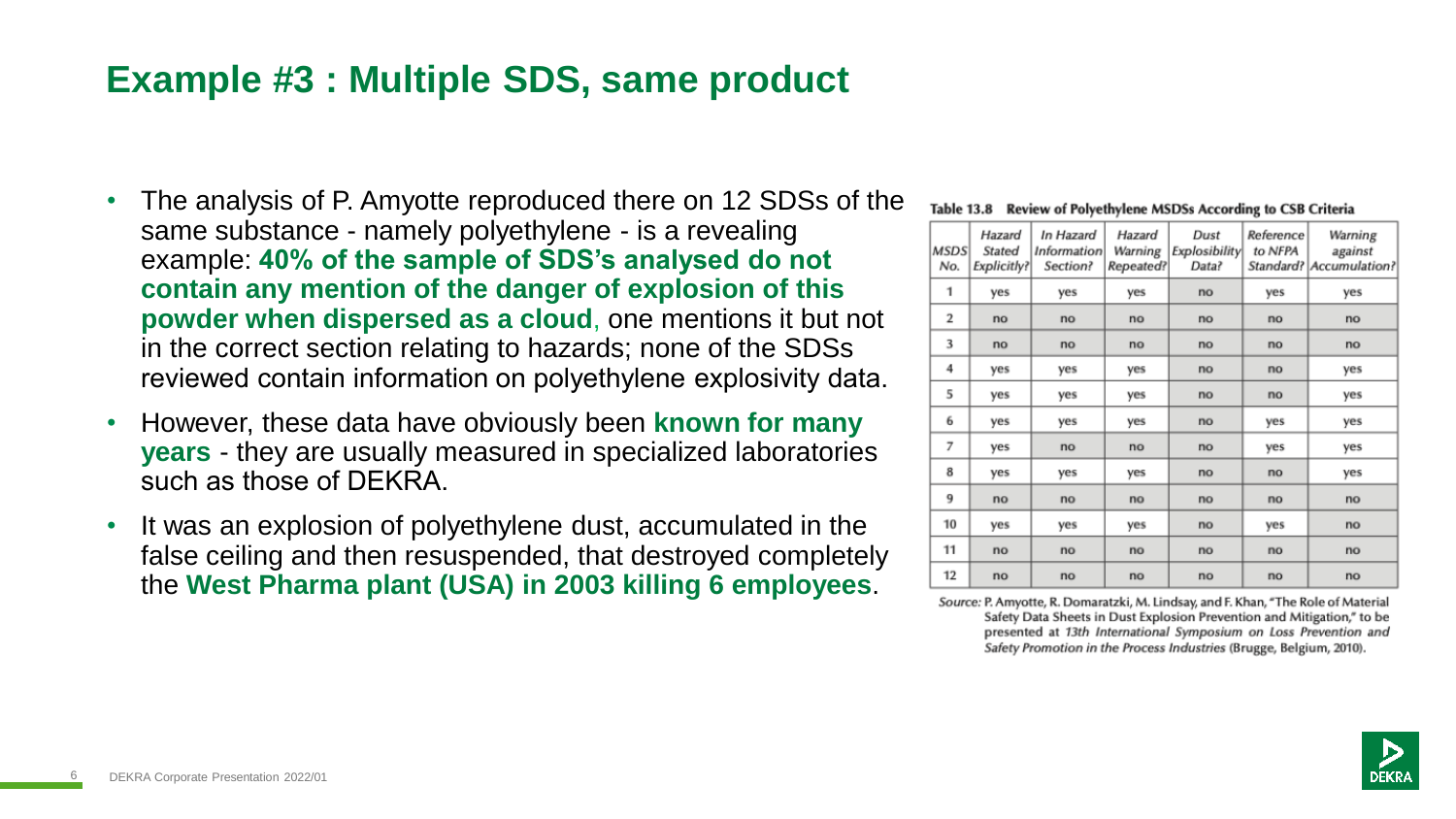# **Example #4 : Special Dordrecht**



| Physical/Chemical<br>Hazards:   | May cause mechanical eye irritation. Companied lacrimation,<br>ache or dimness of vision. Long-term exposure to<br>concentrations may cause xerosis cutis for sensitivity.<br>constitution. |
|---------------------------------|---------------------------------------------------------------------------------------------------------------------------------------------------------------------------------------------|
| Special Hazards                 | None                                                                                                                                                                                        |
| Main Symptoms:                  | If inhalation of duct may cause irritation of nose, throat, and<br>lungs, leading to shortness of breath, coughing and difficulty<br>in breathing.                                          |
| <b>Potential Health Hazards</b> | Long term exposure to airborne concentrations have no effect<br>on lungs and no contact dermatitis allergy.                                                                                 |
| Carcinogenic                    | any component of this material is not listed among NTP, IARC,<br>ACGIH or OSHA as cancerogenic.                                                                                             |

#### D. Ingestion:

**KUMHO** PETROCHEMICAL

- Rinse mouth with water.
- Give large amounts of water.

- Toxic by ingestion does not high.

- If irritation or symptoms occurs, get a doctor's examination.
- E. Delay and immediate effects and also chronic effects from short and long term exposure:

Product: ASA XC-500A Issue date: 2010.03.03

Rev. date: 2018.07.19

- Steams by plastic processing at high temperature may cause eyes and respiratory irritation.

SAFETY DATA SHEET

F. Notice to Physician:

- Treatment may vary with condition of victim and specifics of incident.

#### 5. FIRE FIGHTING MEASURE

- A. Suitable (Unsuitable) extinguishing media :
	- Extinguishing media: Carbon Dioxide, Dry Chemical, Water
	- Unsuitable Extinguishing media : Do not use direct water.
	- Big Fire: Water spray, regular foam
- B. Specific hazards arising from the chemical
	- Combustion : Carbon monoxide, Carbon dioxide, hydrogen cyanide
	- Levels of fire hazard : Not available

#### **SECTION 4: FIRST AID MEASURES**

| General advice:                | No hazards which require special first aid measures                      |  |  |
|--------------------------------|--------------------------------------------------------------------------|--|--|
| Inhalation:                    | Escort person to fresh air. If signs continue, get medical attention.    |  |  |
| Skin contact:                  | Wash off with soap and water.                                            |  |  |
| Eye contact:                   | Rinse with plenty of water for at least 15 minutes.                      |  |  |
| Ingestion:                     | No specific intervention is indicated. Consult a physician if necessary. |  |  |
| important<br>Symptoms:         | Irritant effects.<br>$-2\pi$                                             |  |  |
| Protection of first<br>alders: | No special precautions are necessary for first aid responders.           |  |  |
| Warning to<br>Physicians:      | No special protective equipment required.                                |  |  |
|                                | No specific intervention is indicated.                                   |  |  |

#### **SECTION 5: FIRE FIGHTING MEASURES**

| Extinguishing<br>Media/Fire Fighting<br>Procedures:  | Use the following extinguishing media when fighting fires<br>involving this material: water fog, foam, dry chemical, or carbon<br>dioxide. |  |
|------------------------------------------------------|--------------------------------------------------------------------------------------------------------------------------------------------|--|
| Unusual Hazard:                                      | Normal precautions for dusts should be provided. Avoid high<br>concentrations of dust in air.                                              |  |
| Specific hazards:                                    | None.                                                                                                                                      |  |
| Special protective<br>equipment for<br>firefighters: | No special protective equipment required.                                                                                                  |  |
| Further information:                                 | The product itself does not burn.                                                                                                          |  |
|                                                      |                                                                                                                                            |  |



• Usually, Dutch people speak good English … **but not always**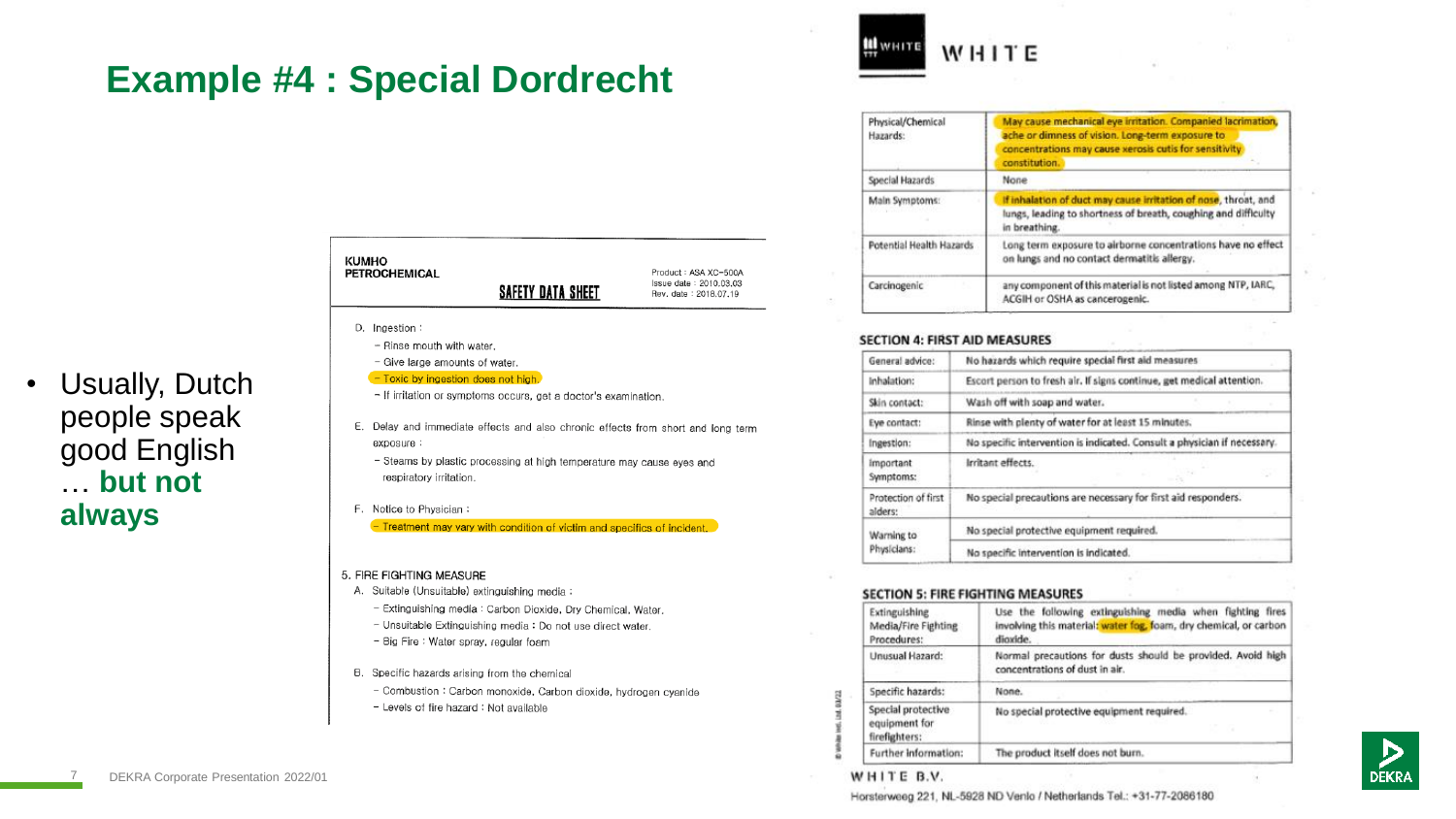## **What can we do then ?**

#### • **Be vigilant with SDS !**

- **Some are counterfeits**
- **Become competent on SDS inconsistencies spotting**
- **Eg look at the dates of revision**
- **Defer to expertise & competence**
	- **EU 2020/878 requires "competent person", ECHA guidance clarified it somehow**
	- **Requires multidisciplinary skills at the interface of the sciences of chemistry, physics, environment, toxicology, industrial hygiene, process safety, sustainable development …**
- **Focus some audits on SDS management / compliance (HazCom standard in US terms)**

#### **2.5.1 Definition of a competent person**

No specific definition of the "competent person" is given in the Regulation. However, the term may usefully be defined in this context as meaning a person (or combination of persons) – or a coordinator of a group of people - who has or have, as a result of their training, experience and continued education, sufficient knowledge for the

 $\frac{1}{2}$  compilation of the respective sections of the SDS of the entire SDS.

The supplier of the SDS can delegate this function to his own staff or to third parties. It is not necessary that the expert knowledge be provided in full by one single competent person.

It is understood that a single person very rarely has extensive knowledge in all the fields covered by an SDS. is thus necessary that the competent person rely upon additional competences, either internal or external. The competent person should ensure the consistency the SDS,  $\epsilon$  a group of the acts as the coordinator of a group of people.

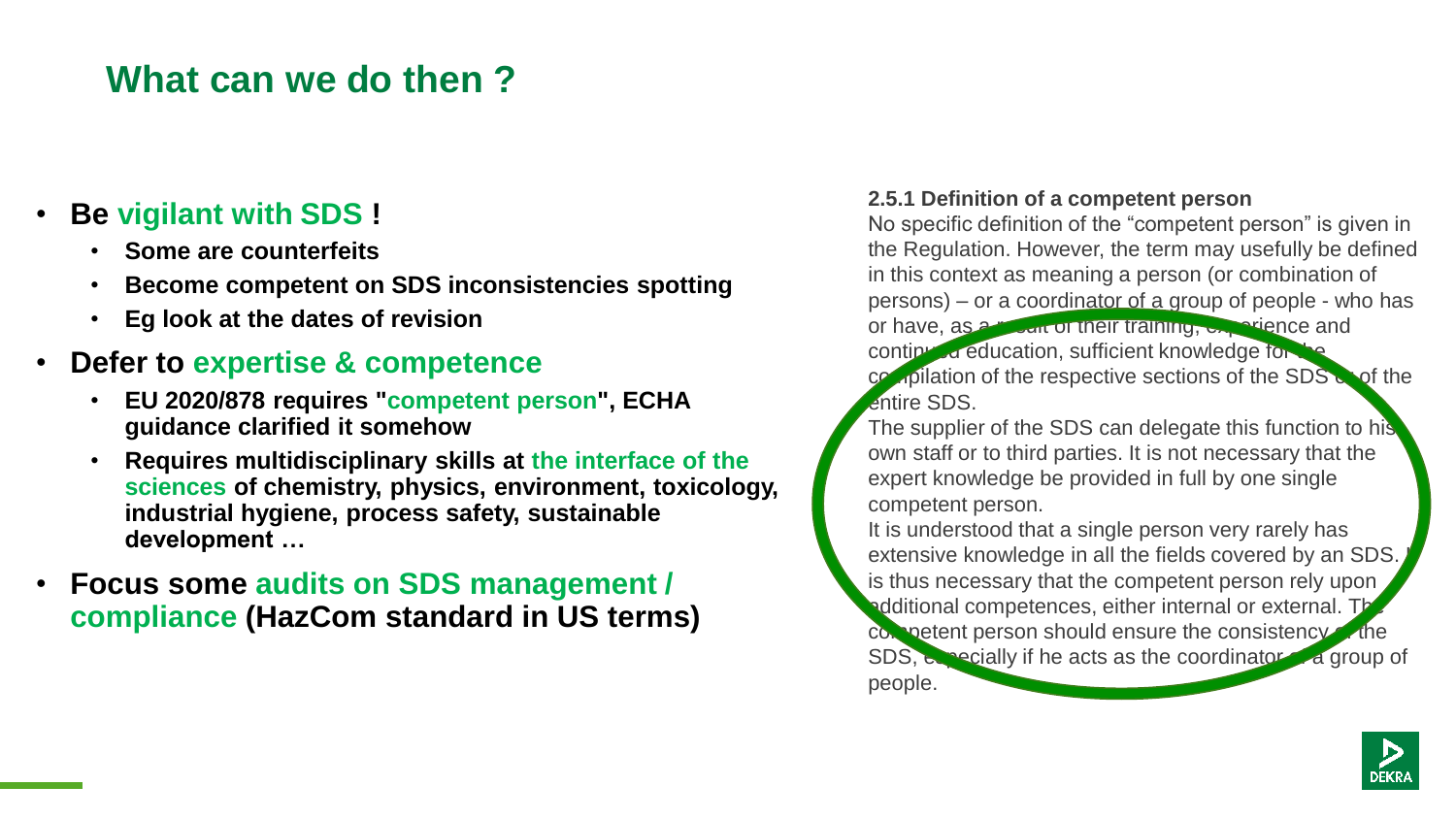# **Conclusion**

- **Not all SDS are right despite clear globally accepted regulatory requirements and texts**
	- **Remain vigilant**
- **By nature, SDSs contains regulatory safety data but it is not sufficient to cover process safety in depth :** 
	- **Process safety information is not SDS but much larger !**